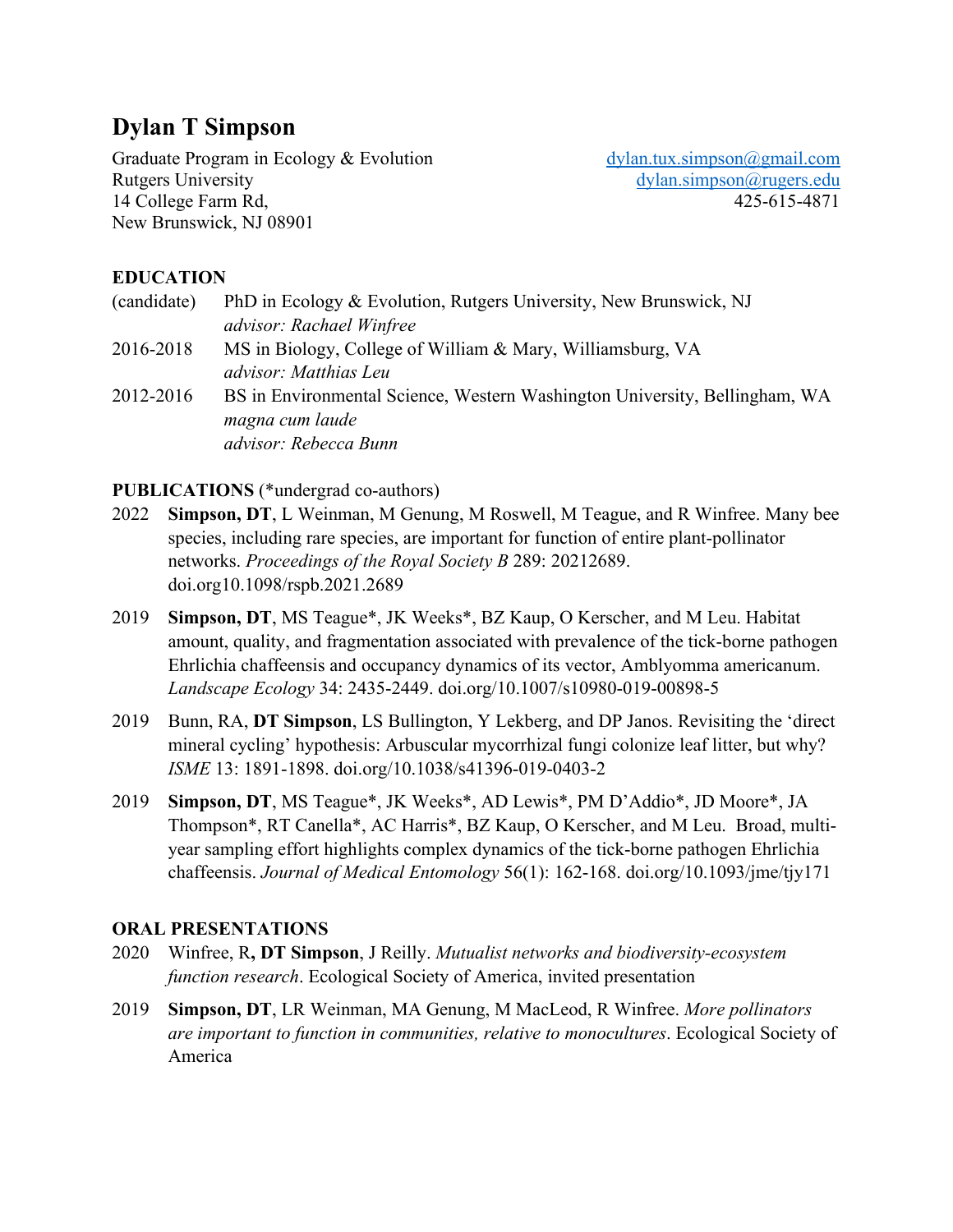- 2018 **Simpson, DT** and M Leu. *Investigating the spatiotemporal distribution of a tick-borne pathogen*. Virginia Master Naturalists; invited presentation
- 2017 **Simpson, DT**, M Leu, et al. *Investigating heterogeneity of Ehrlichia chaffeensis prevalence*. Ecological Society of America; Virginia Academy of Sciences

## **AWARDS AND HONORS**

- 2018 *Distinguished Thesis*; William & Mary
- 2017 *Outstanding Teaching Assistant*; William & Mary
- 2017 *Best Student Presentation*; Entomology Section, Virginia Academy of Sciences
- 2016 *Presidential Scholar*; Western Washington University

### **GRANTS AND SCHOLARSHIPS**

- 2021 \$2000 *Charlie Kontos Memorial Grant*; Rutgers University
- 2021 \$5000 *Core Facilities Utilization Grant* (co-PI); Rutgers University
- 2020 \$1300 *Theodore Roosevelt Memorial Fund*; American Museum of Natural History
- 2019 \$32,204 *Graduate Fellowship*; Rutgers EOAS Institute
- 2018 \$26,500 *Excellence Fellowship*; Rutgers School of Env. and Bio. Sciences
- 2017 \$350 *Arts & Sciences Graduate Research Grant*; College of William & Mary
- 2017 \$200 *Student Travel Grant*; Ecological Society of America
- 2017 \$500 *Graduate Research Grant*; College of William & Mary
- 2016 \$350 *Graduate Research Grant*; College of William & Mary
- 2016 \$4000 *Recruitment Fellowship*; College of William & Mary
- 2015 \$2000 –*Thomas Graham Memorial Scholarship*; Huxley College of the Environment

## **TEACHING**

Fundamentals of Ecological and Environmental Modeling – teaching assistant 2021 - present

- Upper-level undergraduate course at Rutgers University
- Covers basics of mathematical modeling in ecology, with an emphasis on mapping ecological concepts and principles to mathematical models
- Provide personalized feedback and one-on-one support to students

Plant Diversity and Evolution – teaching assistant 2020 - present

- Upper-level undergraduate course at Rutgers University
- Covers macroevolutionary patterns of global plant diversity, with a lab emphasizing the identification and description of major plant families and their member species
- Designed and led remote lab activities, provide student support

Advanced Ecological Data Analysis – guest instructor and teaching assistant 2020, 2021

- Graduate-level course at Rutgers University
- Covers the use of many statistical methods common in ecology, building on the basics learned in undergraduate biostats
- Wrote and presented lectures, and designed accompanying exercises, on maximum likelihood, model selection, and Bayesian methods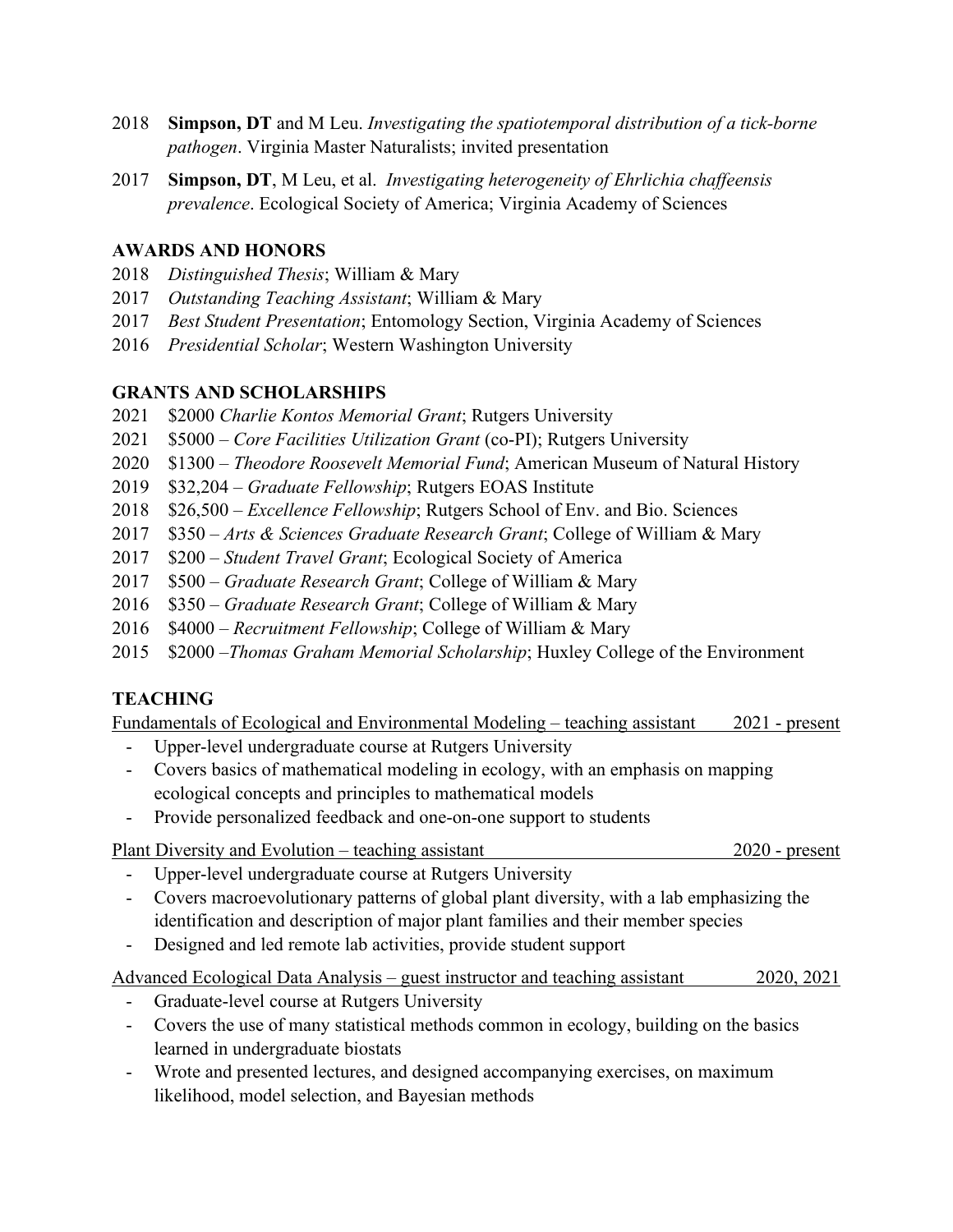Conservation Ecology – guest instructor 2019

- Upper-level undergraduate course at Rutgers University
- Selected readings and led discussions

General biology – teaching assistant 2016-2018

- Undergraduate course at William & Mary
- Led laboratory exercises in topics ranging from field ecology to zebra fish ontogeny

Statistics – workshops and lectures

- Introduction to frequentist stats (for undergraduates)
- Introduction to Bayesian modeling (for graduate students)
- Introduction to R (for beginners)
- Occupancy Modeling: Theory and Application (for mixed undergrad/grad)
- Spatial autocorrelation and spatially explicit linear models (for mixed undergrad/grad)

## **MENTORSHIP**

Mentor for Aaron Scheiner, at Rutgers University 2019-2020

- Aaron collaborated with me on a project for the Xerces Society, modeling firefly species distributions
- Together we performed preliminary analyses focused on identifying firefly diversity hotspots and identifying biases in large, amalgamated datasets
- I trained Aaron in fundamentals of species distribution modeling and intermediate coding in R
- Aaron is poised to begin a PhD in applied mathematics

Honors thesis committee member for Olivia Spencer, William & Mary 2018-2020

- Provided training in study design and field techniques
- Assisted with successful summer research fellowship application
- After working with me, Olivia continued the project for her honors thesis, including supervising her own field team
- Olivia is now a PhD student with Dr. Erica Smithwick at Penn State

## **OUTREACH**

- Guest lesson on pollination for 3rd graders at Princeton Academy of the Sacred Heart
- Guest instructor on pollination and community ecology for the Environmental Stewards program, a continuing education course through Rutgers University and Duke Farms
- Led workshop on tick ecology and safety for the York County Park Service, in York County VA

### **SERVICE**

- Served as referee for...
	- o Ecology
	- o Ecology Letters
	- o Journal of Animal Ecology